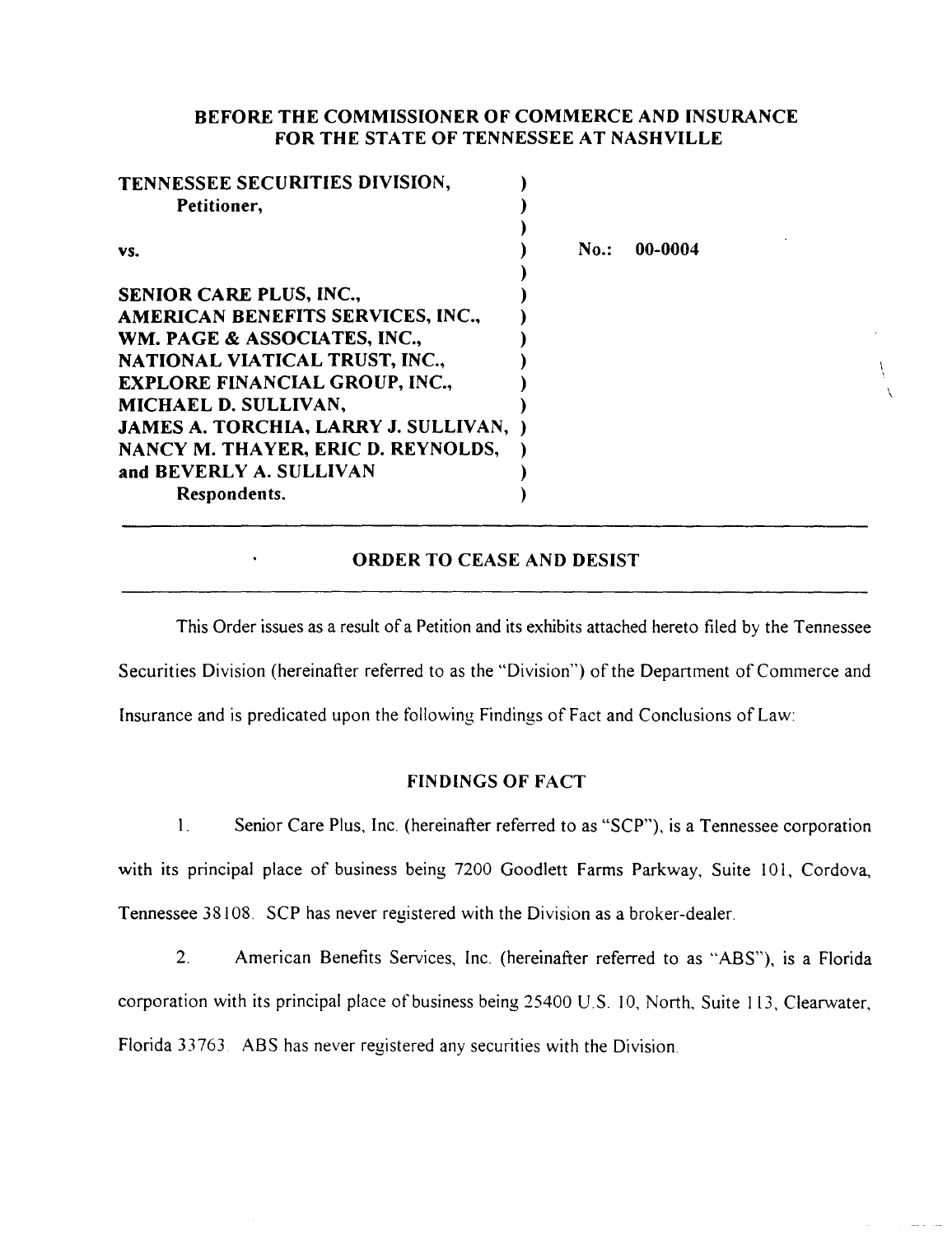3. Wm. Page & Associates, Inc. (hereinafter referred to as "PAA"), is a Florida corporation with its principal place of business being 2810 East Oakland Park Boulevard, Suite 300, Fort Lauderdale, Florida 33306. PAA has never registered any securities with the Division.

4. National Viatical Trust, Inc. (hereinafter referred to as "NVT"), is a Florida corporation with its principal place of business being 8200 North West 74 Avenue, Tomorac, Florida 33321. NVT has never registered any securities with the Division.

5. Explore Financial Group, Inc. (hereinafter referred to as "EFG"), is a Tennessee corporation with its principal place of business being 7200 Goodlett Farms Parkway, Suite 101. Cordova, Tennessee 38108. EFG has never registered with the Division as a broker-dealer, nor has it registered a securities offering with the Division.

6. Michael D. Sullivan (hereinafter referred to as "M. Sullivan") is a citizen and resident of the State of Tennessee, with his residence being 7662 Spirit Lake Court, Cordova, Tennessee 38018. M.Sullivan is employed by, and/or has ownership interests in, and/or holds officer positions with SCP, EFG, and NVT. M. Sullivan has never registered with the Division as a broker-dealer, an agent of a broker-dealer or as an investment adviser, nor has he ever registered a securities offering with the Division.

7. James A. Torchia (hereinafter referred to as "Torchia") is a citizen and resident of the State of Florida, with his residence being 8200 North West 74 Avenue, Tomorac, Florida 33321. Torchia is the president of NVT. Torchia has never registered any securities with the Division.

8. Larry J. Sullivan (hereinafter referred to as "L.Sullivan") is a citizen and resident of the State of Tennessee, with his residence being 2765 Nubbin Ridge Road, Middleton, Tennessee 38052.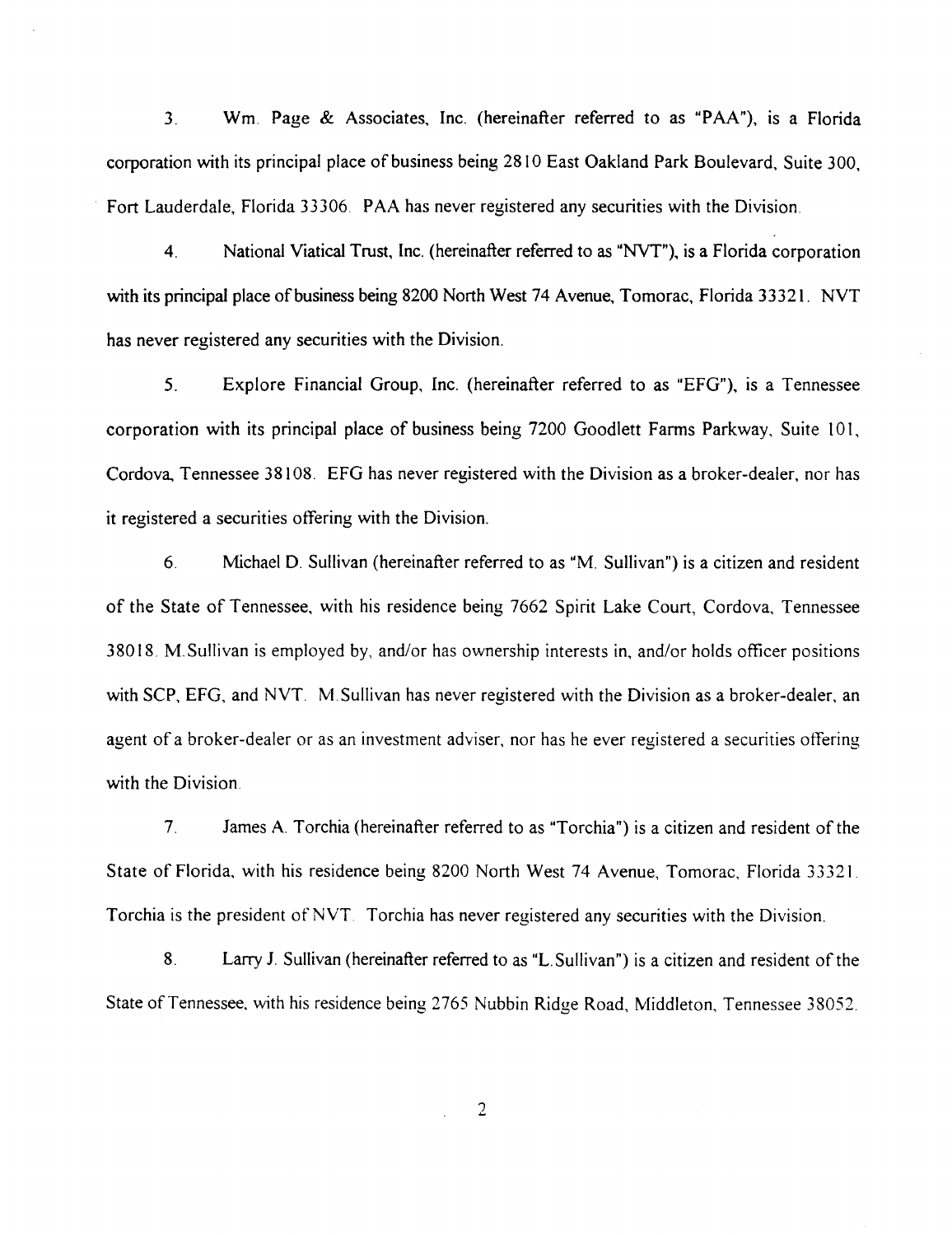L.Sullivan has never registered with the Division as a broker-dealer, an agent of a broker-dealer or as an investment adviser.

9. Nancy M. Thayer (hereinafter referred to as "Thayer") is a citizen and resident of the State of Tennessee, with her residence being 6494 Cohay, Bartlett, Tennessee 38134. Thayer has never registered with the Division as a broker-dealer, an agent of a broker-dealer or as an investment adviser.

10. Eric D. Reynolds (hereinafter referred to as "Reynolds") is a citizen and resident of the State of Tennessee, with his residence being 99 North Century, Memphis, Tennessee 38111. Reynolds has never registered with the Division as a broker-dealer, an agent of a broker-dealer or as an investment adviser.

I I. Beverly A. Sullivan (hereinafter referred to as "B. Sullivan") is a citizen and resident of the State of Tennessee, with her residence being 2765 Nubbin Ridge Road, Middleton, Tennessee 38052. B. Sullivan has never been registered with the Division as a broker-dealer, an agent of a broker-dealer or as an investment adviser.

12. The Respondents are presently and will continue to be engaged in the sale of securities to Tennessee citizens, which are not registered with the Securities Division, and do not qualify for any of the exemptions provided in the Tennessee Securities Act of 1980, as amended, Tenn. Code Ann. §§ 48-2-lO I, *et seq.* As a result of this activity, the public will suffer immediate and irreparable injury, loss or damage.

13. The Respondents, SCP, EFG, M.Sullivan, L.Sullivan, B.Sullivan, Thayer, and Reynolds, are presently acting as and will continue to act as a broker-dealer and agents without proper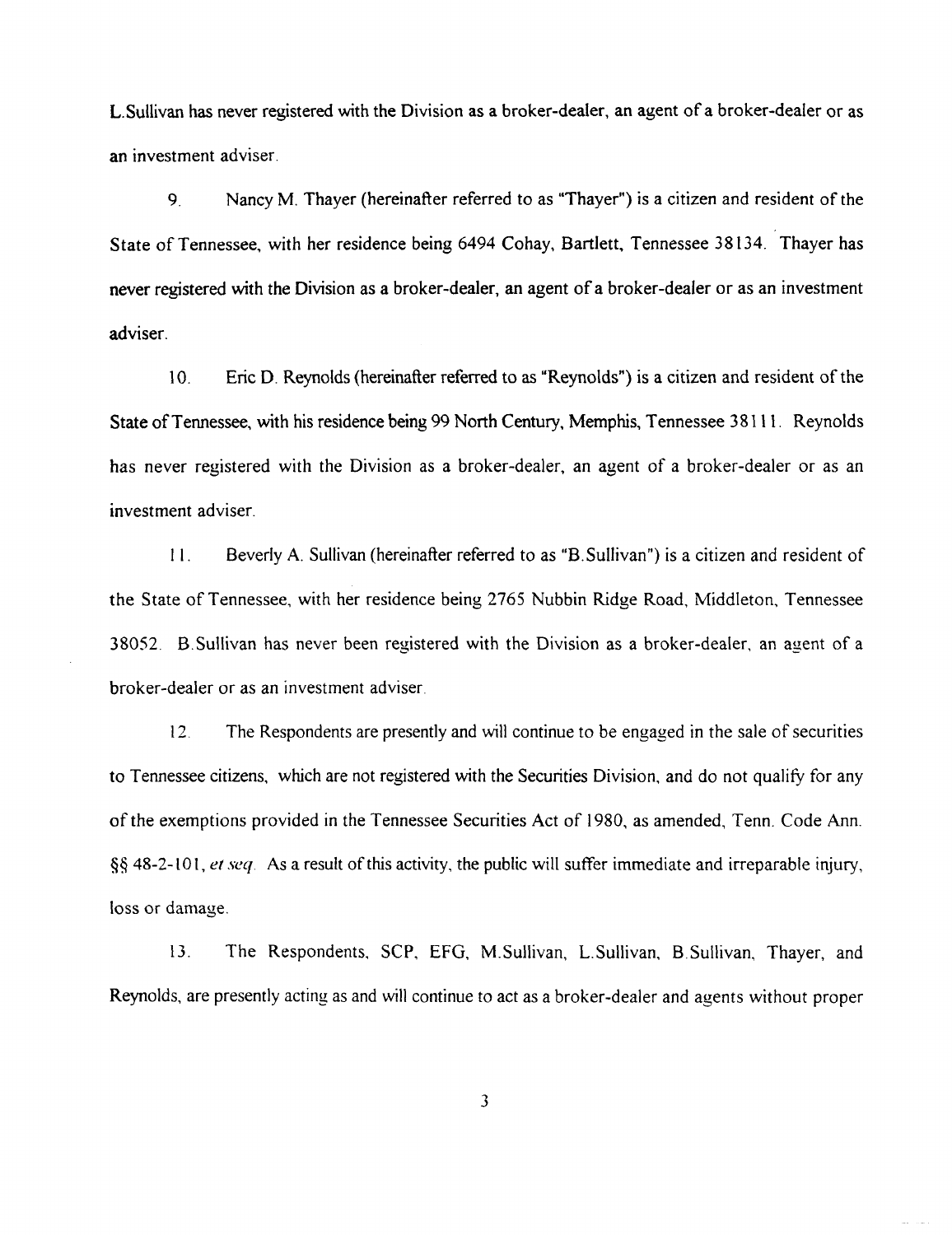registration, and will continue to solicit Tennessee residents. As a result of this activity, the public will suffer immediate and irreparable injury, loss or damage.

14. The Respondents, SCP and EFG, are presently employing and will continue to employ persons to act as their agents without the proper registration, and will continue to solicit Tennessee residents to invest in unregistered securities. As a result of this activity the public will suffer immediate and irreparable injury, loss or damage.

15. The Respondents, ABS, PAA, NVT, Torchia, and M. Sullivan, are presently offering and will continue to offer unregistered securities to Tennessee investors through persons acting as unregistered broker -dealers and unregistered agents to sell the unregistered securities to Tennessee investors. As a result of this activity the public will suffer immediate and irreparable injury, loss or damage.

16. The Respondents, in connection with the offer, sale and purchase of a security in this state, are engaged in acts, practices or courses of business which operate as a fraud or deceit upon citizens of this state.

17. This Order is in the public interest and necessary for the protection of investors, and is consistent with the purposes fairly intended by the Act.

## CONCLUSIONS OF LAW

1. Tennessee Code Annotated  $\S$  48-2-104 provides that it is unlawful for any person to sell any security in this state unless it is registered under this part, the security transaction is exempted under  $\S$  48-2-103, or the security is a covered security.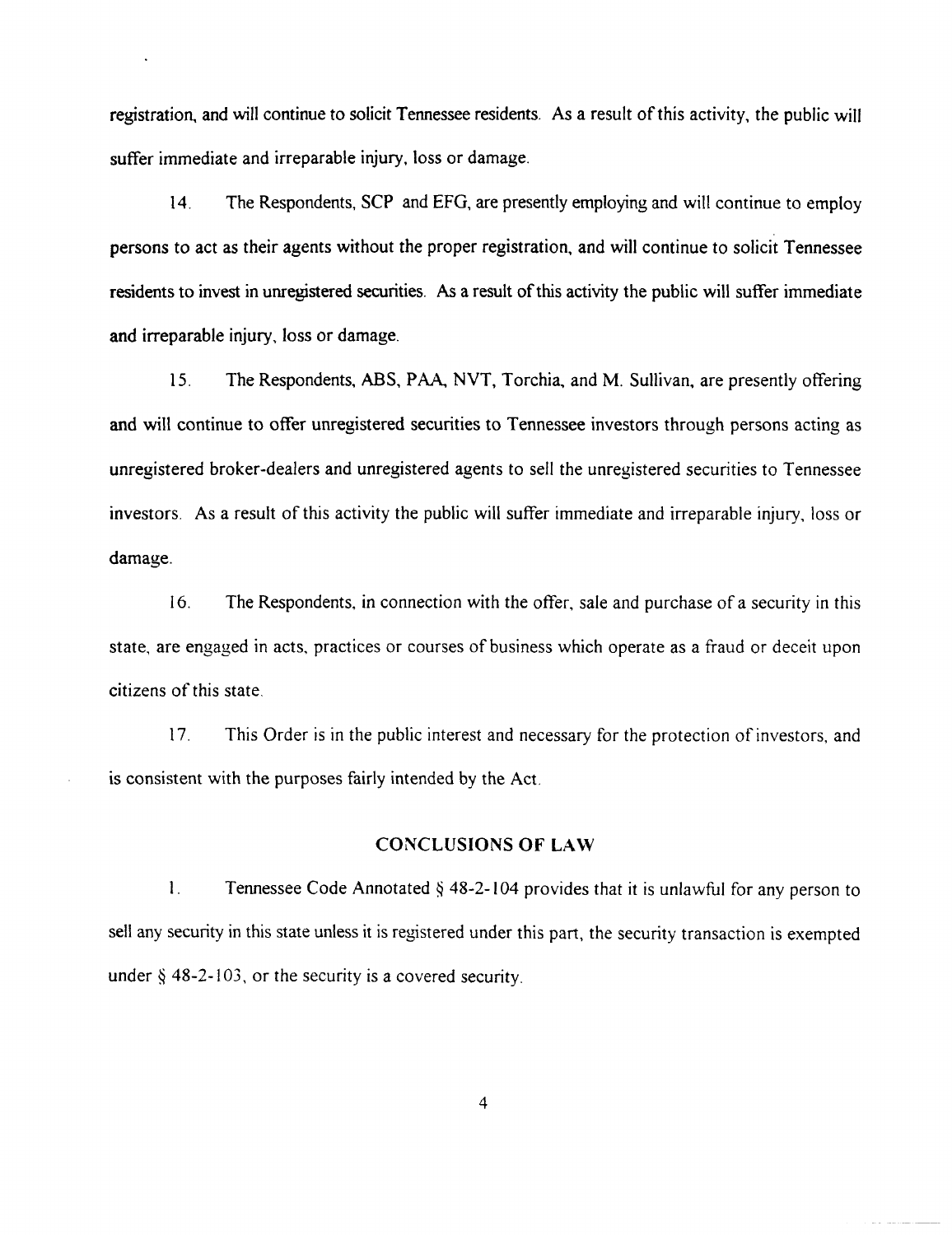2. Tennessee Code Annotated  $\delta$  48-2-102 provides that a security includes investment contracts. In *State v. Brewer*, 932 S.W.2d 1, 11 (Tenn.Crim.App. 1996), the court held that an instrument or agreement would be considered an investment contract when ( 1) an offeree furnishes initial value to an offeror, (2) a portion of this initial value is subjected to the risks of the enterprise, (3) the furnishing of the initial value is induced by the offeror's promises or representations which give rise to a reasonable understanding that a valuable benefit of some kind, over and above the initial value, will accrue to the offeree as a result of the operation of the enterprise, and (4) the offeree does not receive the right to exercise practical and actual control over the managerial decisions of the enterprise.

3. Tennessee Code Annotated§ 48-2-102(3) defines a "broker-dealer" as any person engaged in the business of effecting transactions in securities for the account of others, or any person engaged in the business of buying or selling securities issued by one  $(1)$  or more other persons for such person's own account and as part of a regular business rather than in connection with such person's investment activities.

4. Tennessee Code Annotated  $\S$  48-2-102(2) defines an "agent" as any individual, other than a broker-dealer, who represents a broker-dealer in effecting or attempting to effect purchases or sales of securities from, in or into this state.

5. Tennessee Code Annotated  $\S$  48-2-109(a) provides that it is unlawful for any person to transact business from or in this state as a broker-dealer or agent unless such person is registered as a broker-dealer or agent under this part.

6. Tennessee Code Annotated  $\S$  48-2-109(b) provides that it is unlawful for any brokerdealer to employ an agent to transact business as an agent unless the agent is registered under this part.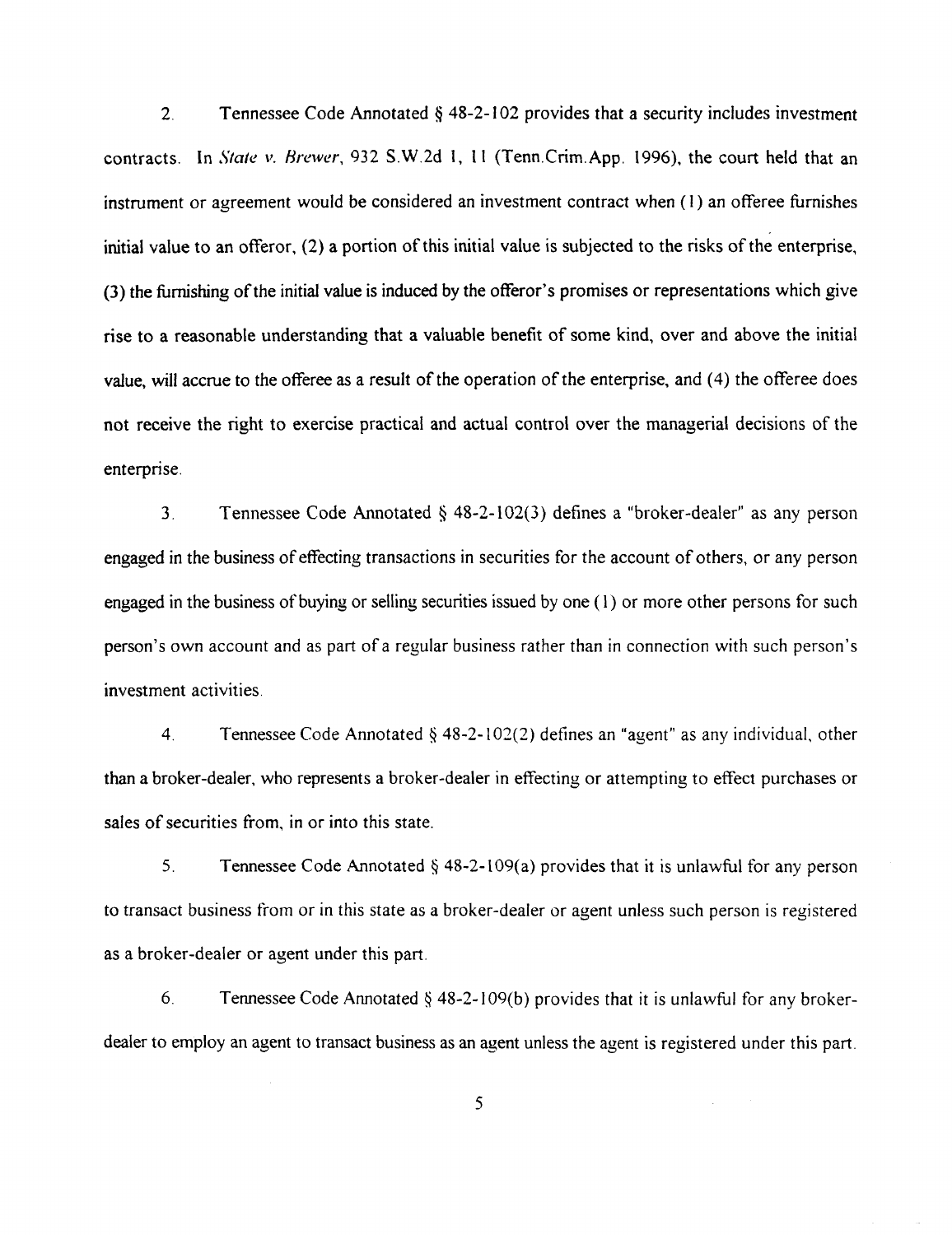7. Tennessee Code Annotated  $\S$  48-2-121(a) provides that it is unlawful for any person. in connection with the offer, sale or purchase of any security in this state, directly or indirectly, to employ any device, scheme, or artifice to defraud, make any untrue statement of a material fact or omit to state a material fact necessary in order to make the statements made, in light of the circumstances under which they are made, not misleading, or engage in any act, practice or course of business which operates or would operate as a fraud or deceit upon any person.

8. Based upon the Findings of Fact, the Respondents have violated and are violating Tennessee Code Annotated  $\S$  48-2-104(a) by engaging in the offer and/or sale of an unregistered security.

9. Based upon the Findings of Fact, the Respondents, SCP and EFG, have violated and are violating Tennessee Code Annotated  $\S$  48-2-109(a) and (b) by acting as unregistered brokerdealers and employing unregistered agents.

10. Based upon the Findings of Fact, the Respondents, M. Sullivan, L. Sullivan, Thayer, Reynolds, and B. Sullivan, have violated and are violating Tennessee Code Annotated  $\S$  48-2-109(b) by acting as unregistered agents.

II. Based upon the Findings of Fact, the Respondents, SCP, EFG, M.Sullivan, and L. Sullivan, have violated and are violating Tennessee Code Annotated  $\S$  48-2-121(a) by telling [potential] investors that the investments being offered and/or sold are not securities and the entities and people offering and/or selling the investments do not have to be registered with the Division as broker-dealers, or agents of broker-dealers.

12. Based upon the Findings of Fact, the Respondents, Thayer, Reynolds, and B. Sullivan, have violated and are violating Tennessee Code Annotated  $\S$  48-2-121(a) by not disclosing to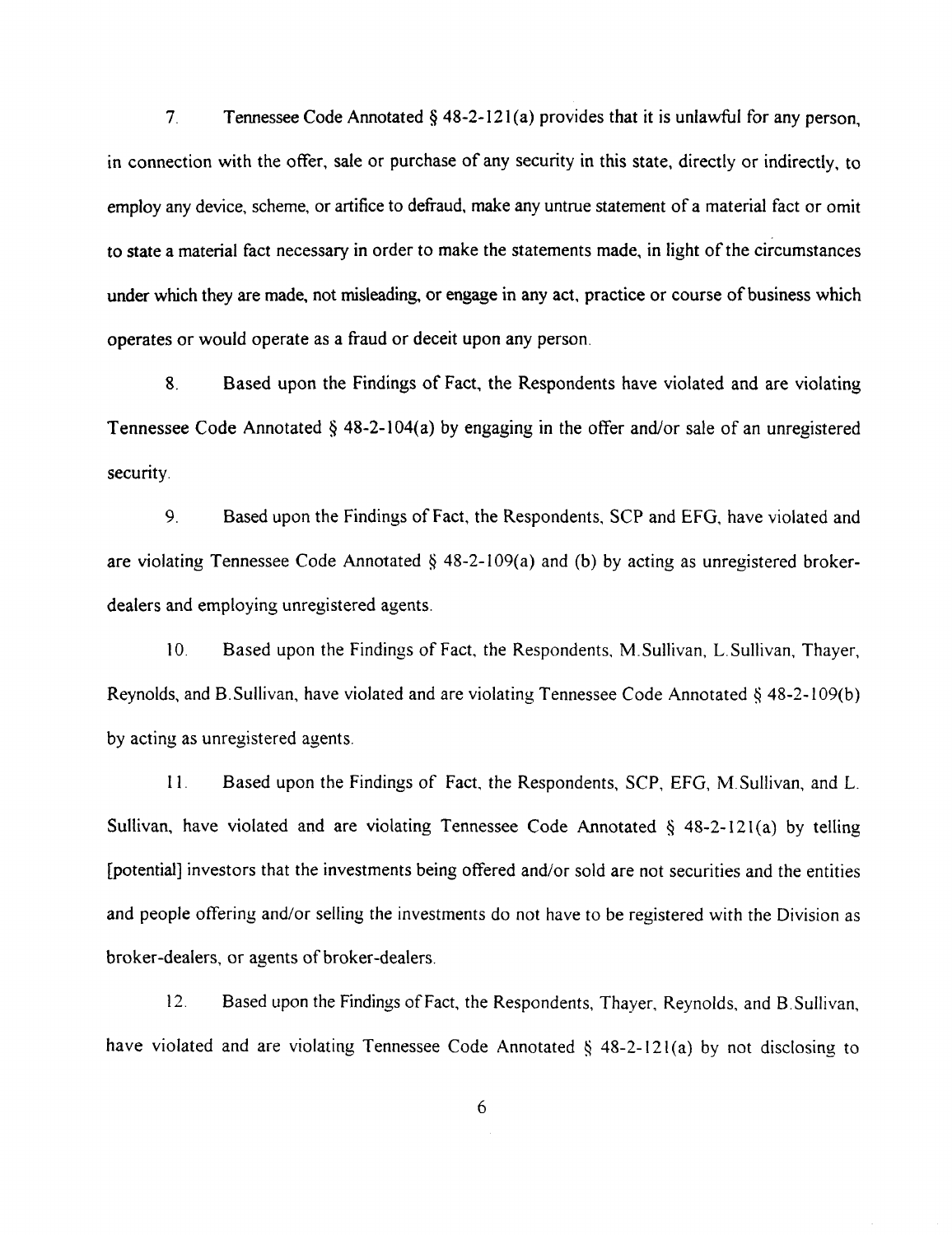[potential] investors that the security being offered and/or sold is not registered with the Division as a security, as well as failing to disclose that the Respondents are not registered with the Division as agents.

13. Based upon the Findings of Fact, the Respondents, ABS, PAA, NVT, Torchia. and M. Sullivan have violated and are violating Tennessee Code Annotated  $\delta$  48-2-121(a) by either telling (potential] investors through SCP, EFG, B. Sullivan, L. Sullivan, Thayer, and Reynolds that the investments being offered and/or sold are not securities and therefore do not have to be registered with the Division, nor offered and/or sold by registered broker-dealers and registered agents of brokerdealers, or omitting from their statements to [potential] investors the fact that the investments being offered and/or sold are securities and therefore subject to securities related registration requirements.

14. Based upon the Findings of fact, the Respondents have violated and are violating Tennessee Code Annotated  $\S$  48-2-121(a) by representing to [potential] Tennessee investors that their investments are protected by the Tennessee Life and Health Insurance Guaranty Fund.

IS. Tennessee Code Annotated § 48-2-1 16 provides that the Commissioner may make, promulgate, amend, and rescind such Orders as are necessary to carry out the provisions of the Tennessee Securities Act of 1980, as amended, and that such Order is in the public interest, necessary for the protection of investors, and consistent with the purposes fairly intended by the policy and provisions of the Act.

16. Tennessee Code Annotated  $\S$  48-2-116(e)(2) provides that no Order may be entered without prior notice to affected parties (unless the Commissioner determines that prior notice would not be in the public interest and would be detrimental to the protection of investors), an opportunity for a hearing before the Commissioner, and written Findings of Fact and Conclusions of Law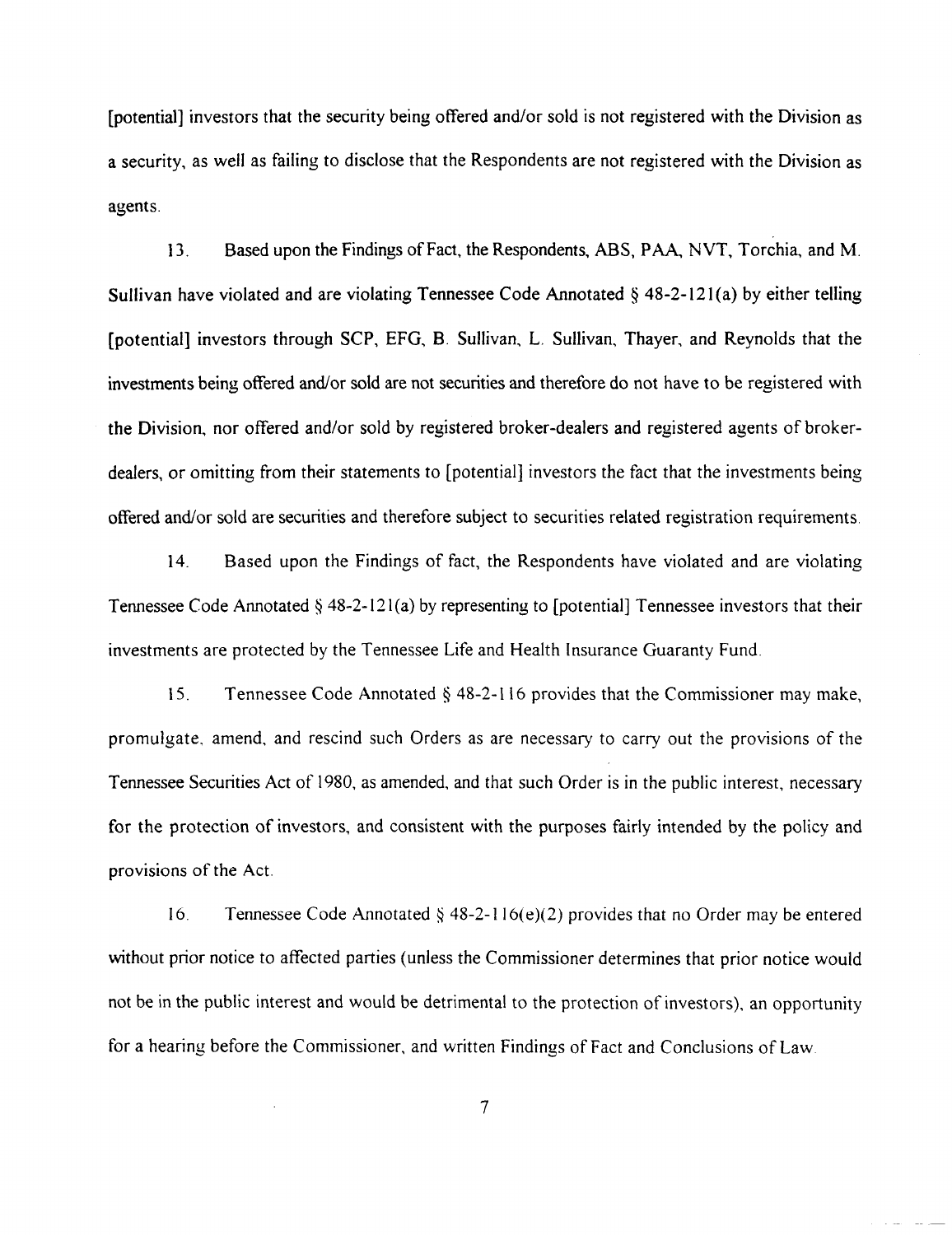17. Based upon the Findings ofFact, it would not be in the public interest and it would be detrimental to the protection of investors if prior notice of this Order were given to affected parties.

**NOW, THEREFORE, in consideration of the foregoing, it is ORDERED that:** 

1. The Respondents shall comply with the provisions of the Tennessee Securities Act of 1980, as amended.

2. The Respondents shall cease and desist in the future conduct of offering and/or selling any unregistered security from, in, or into the State of Tennessee until such time as all securities offered and/or sold are effectively registered with the Division.

3. The Respondents, SCP, EFG, M. Sullivan, L. Sullivan, B. Sullivan, Thayer, and Reynolds shall cease and desist in the further conduct as broker-dealers or agents of a broker-dealer from, in, or into the State of Tennessee until such time as they are effectively registered with the Division to engage in such activity.

4. The Respondents, SCP and EFG, shall cease and desist in the future conduct of employing persons whom are not registered with the Division as agents from offering and/or selling securities on behalf of the Respondents to Tennessee residents.

5. The Respondents, ABS, PAA. and NVT, shall cease and desist offering and/or securities in the State of Tennessee through persons acting as unregistered broker-dealers and unregistered agents of broker-dealers.

6. The Respondents shall cease and desist in the future conduct of employing any device, scheme, or artifice to defraud, making any untrue statement of a material fact or omitting to state a material fact necessary in order to make the statements made, in light of the circumstances under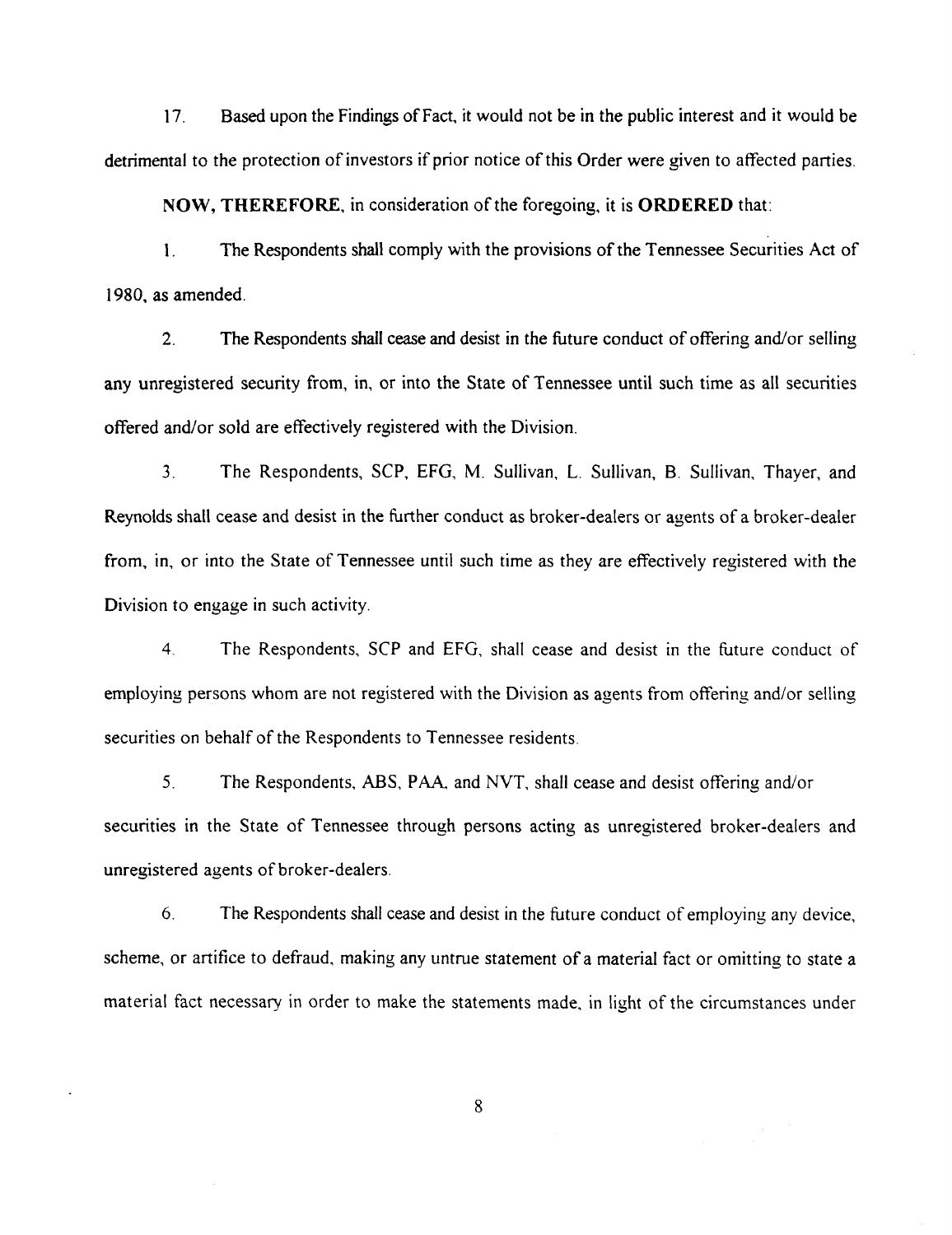which they are made, not misleading, or engaging in any act, practice or course of business which operates or would operate as a fraud or deceit upon any person in the State ofTennessee.

7. All persons in any way assisting, aiding, or helping any of the aforementioned Respondents in any of the aforementioned violations of the Tennessee Securities Act of 1980, as amended, Tennessee Code Annotated *§§* 48-2-101, *et seq.,* shall cease and desist from all such activities in violation of the Tennessee Securities Act of 1980, as amended.

This Order is not intended to prohibit any lawful conduct in which the Respondents might be engaged.

Entry of this Order shall not in any way restrict the Tennessee Securities Division or the Commissioner of Commerce and Insurance from taking further action with respect to these or other possible violations by the Respondents of the Act or any of the Rules promulgated thereunder.

This Order shall become a Final Order thirty (30) days from the date of its entry, unless written notification requesting a hearing is made within that thirty (30) day period.

You are advised that you have the right to a hearing as to all matters raised in this Order. If you wish to exercise your right to a hearing, please notify:

# DAPHNE D. SMITH ASSISTANT COMMISSIONER FOR SECURITIES STATE OF TENNESSEE, DEPARTMENT OF COMMERCE AND INSURANCE DAVY CROCKETT TOWER, SUITE 680 500 JAMES ROBERTSON PARKWAY NASHVILLE, TENNESSEE 37243

Such request must be received within thirty (30) days of the date of entry of this Order.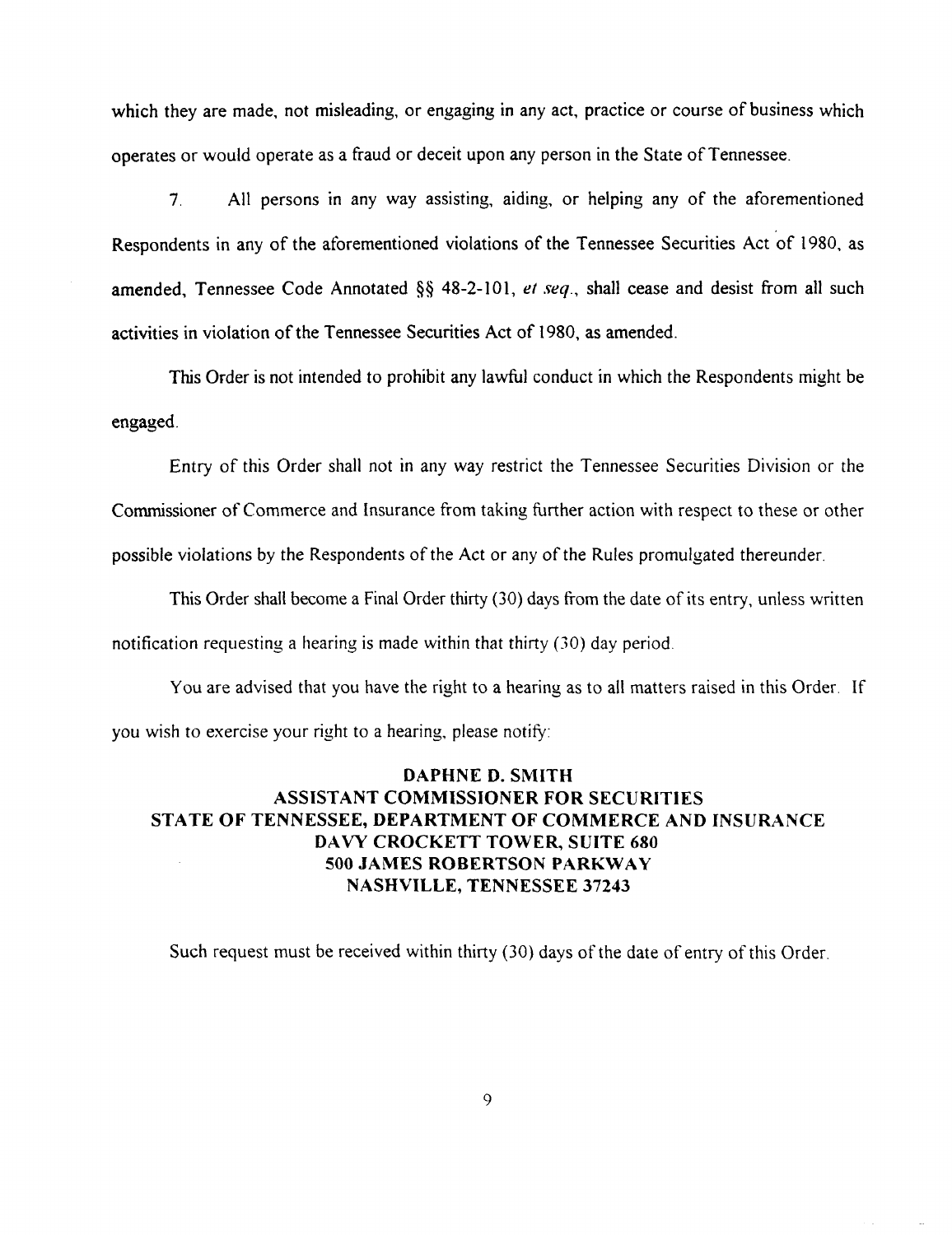ENTERED this the 24 day of April 2000. fan.

Anne B. Pope, Commissioner

 $\sim$